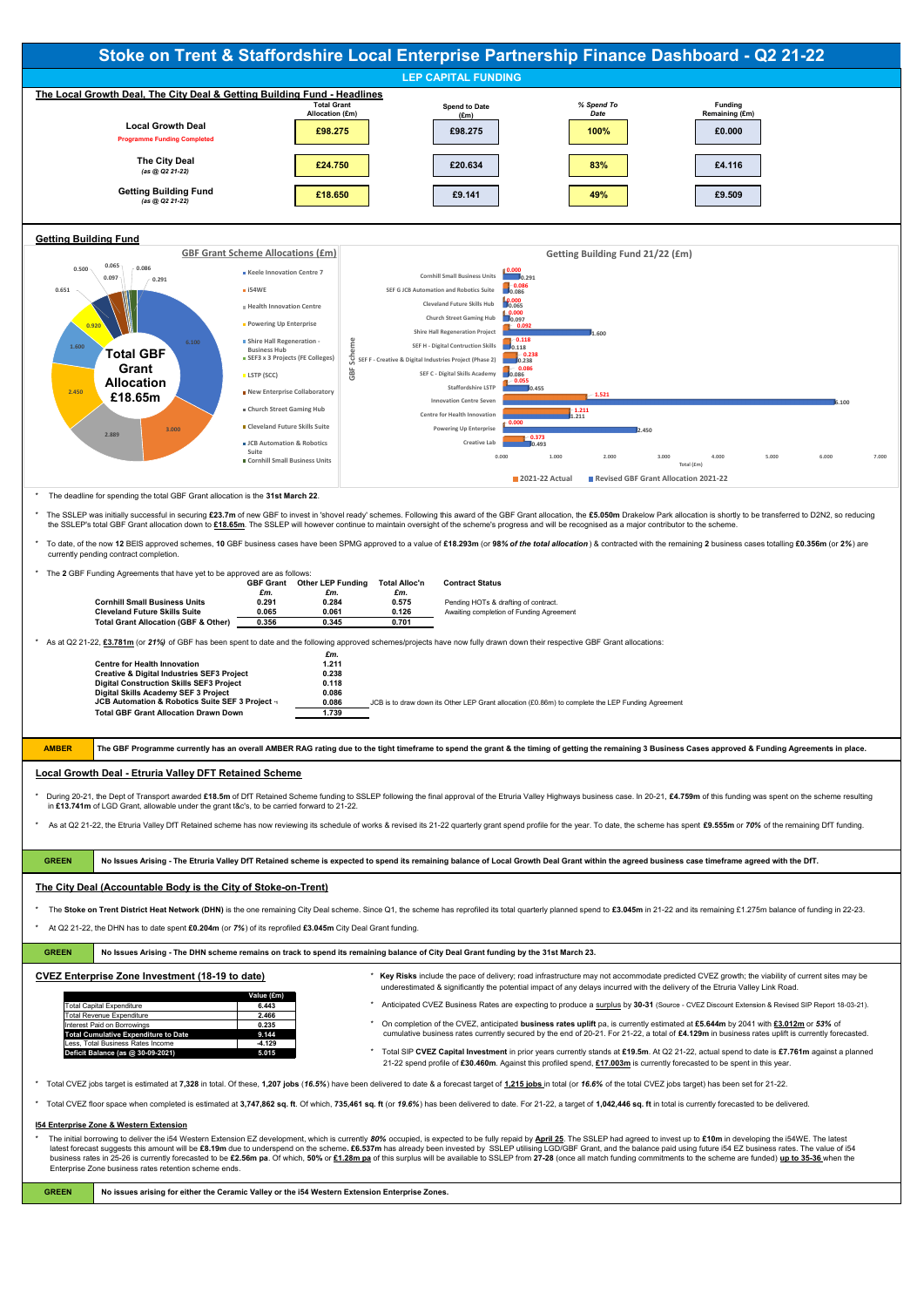### **The Growing Places Fund (GPF) - Grants & Loans Facility**

\* Since 2013-14, **3 grants** totalling **£7.855m** in value, plus **12 GPF Ioans** totalling **£6.522m** have so far been awarded by SSLEP to local SMEs - a <u>£14.377m</u> total investment to date which has leveraged in over **£79.557m** of Private Sector Investment in to the local economy over a 7 year period.

After taking into account all outstanding contractual loan payments & repayments, the GPF Loans Fund currently holds an available 'rolling' fund balance of £2.943m & in respects to current GPF Revenue funding there is currently a balance of **c£0.311m** (as at 31st March 21) available.

\* The total value of GPF loans currently outstanding, i.e. in circulation, is **£3.325m**. Of this sum, a **£0.3m** GPF loan is due to be repaid in Q3 21-22.

The repayment of the known £0.450m defaulted GPF loan which should have been repaid in Q2 21-22, is currently with Legal Services awaiting resolution with the applicant. To mitigate risk, a repayment plan arrangement of c£0.015m per quarter has been agreed with the GPF loan recipent to begin to reduce the balance of the principal loan debt until the building asset (student accommodation) has eventually been sold. Furthermore, a legal charge currently remains in place against the saleable asset, so that the LEP has 'first call' on the capital receipt to ensure repayment of the loan.

Given the LEP's current Contracts Mapping exercise & the Government led review of LEPs nationally, it has been agreed by the CEO & the GPF Panel that further GPF Loan Open Calls is to be paused until the national LEP Review outcomes have been fully considered by SSLEP.

- All ESIF budget allocations; grant commitments & actual grant claimed figures are as per the latest position as at 30th May 21. The ESIF Committee has since queried the May 21 reported  **figures for both grant commitments & actual grant claimed to date and is currently awaiting a response back from the MHCLG: DWP & DEFRA.**
- \* The SSLEP ESIF Programme currently remains on target to commit all of its revised allocations by **30th June 23** to ensure that all contracted project spend is financially completed by **Dec 23**.

- \* Applications (mainly for rural businesses) to the EAFRD Programme closed 18 months ago and grant committed stands at **£3.1m** or *97%* of the SSLEP's **£3.2m** allocation.
- \* All residual LEP Area ESIF allocations (approximately **£7m** from the SSLEP area) have been returned to support the Government's **National COVID Recovery & Response Programme**. Allocations of **£1.1m** and **£0.84m** have been made from this returned sum to the SSLEP Area for the **Reopening the High Streets Safely & SME Restart** and **Kiskstarting Tourism**. Both Programmes have now ended committing over half of this allocation to over **220 businesses**.
- The £1.1m of funding for the Reopening of the High Streets Safely has now been fully claimed by the District Authorities and £0.31m (or 31%) of the £0.84m SME Restart & Kickstarting Tourism

\* At Q2 21-22, Meta Additives has now withdrawn its GPF loan application due to the business being sold, leaving only the 1 Stage 2 approved GPF loan for Dog & Bone Ltd (£0.050m) currently awaiting finalisation of its GPF loan Funding Agreement.

### **ESIF Funding - European Regional Development Fund (ERDF) & European Social Fund (ESF)**

Updated programme Management information is usually reported to the ESIF Committee providing the actual grant position for each quarter. However, no ESIF Committees have taken place since November 2019, but a written update was provided in May 21. Further updates are now expected towards the end of 2021.

GREEN There continues to be a 'high level of confidence' that the balance of ESIF funding remains 'on course' to meet the grant commitments deadline and the remaining grant is fully redistributed **and spent by 30th June 23.**

AMBER There is currently 1 GPF loans nearing completion of its GPF Loan Funding Agreement which is now expected to be 'signed off' during Q3 21-22. Future GPF loan Open Calls are to be **paused, until further notice, until the outcomes of the LEP's Contracts Mapping exercise are published & have been fully considered by the SSLEP Executive Board.**

#### **ESF - European Social Fund**

\* Of the revised **£73.2m** total ESF allocation, **£67.3m** or **91.9%** of this has now been committed. Decisions on the extensions to DWP and Big Lottery National Programmes and the SSLEP Skills Hub have yet to be determined.

#### **ERDF - European Regional Development Fund**

\* Of the **£90.85m** ERDF allocation, **£82.1m** or *90.3%* is now committed with many projects now contracted and 'in delivery'.

#### **EAFRD - European Agricultural Fund for Rural Development**

grant funding had been awarded and spent. The SME Restart and Kickstarting Tourism Grant funding has now ceased and any unallocated grant funding returned to Gov't.

### **NO ESIF GRANT COMMITMENTS & GRANT SPEND REPORT UPDATE IS AVAILABLE THIS QUARTER.**

# **LEP REVENUE & CAPITAL INVESTMENT FUNDING**